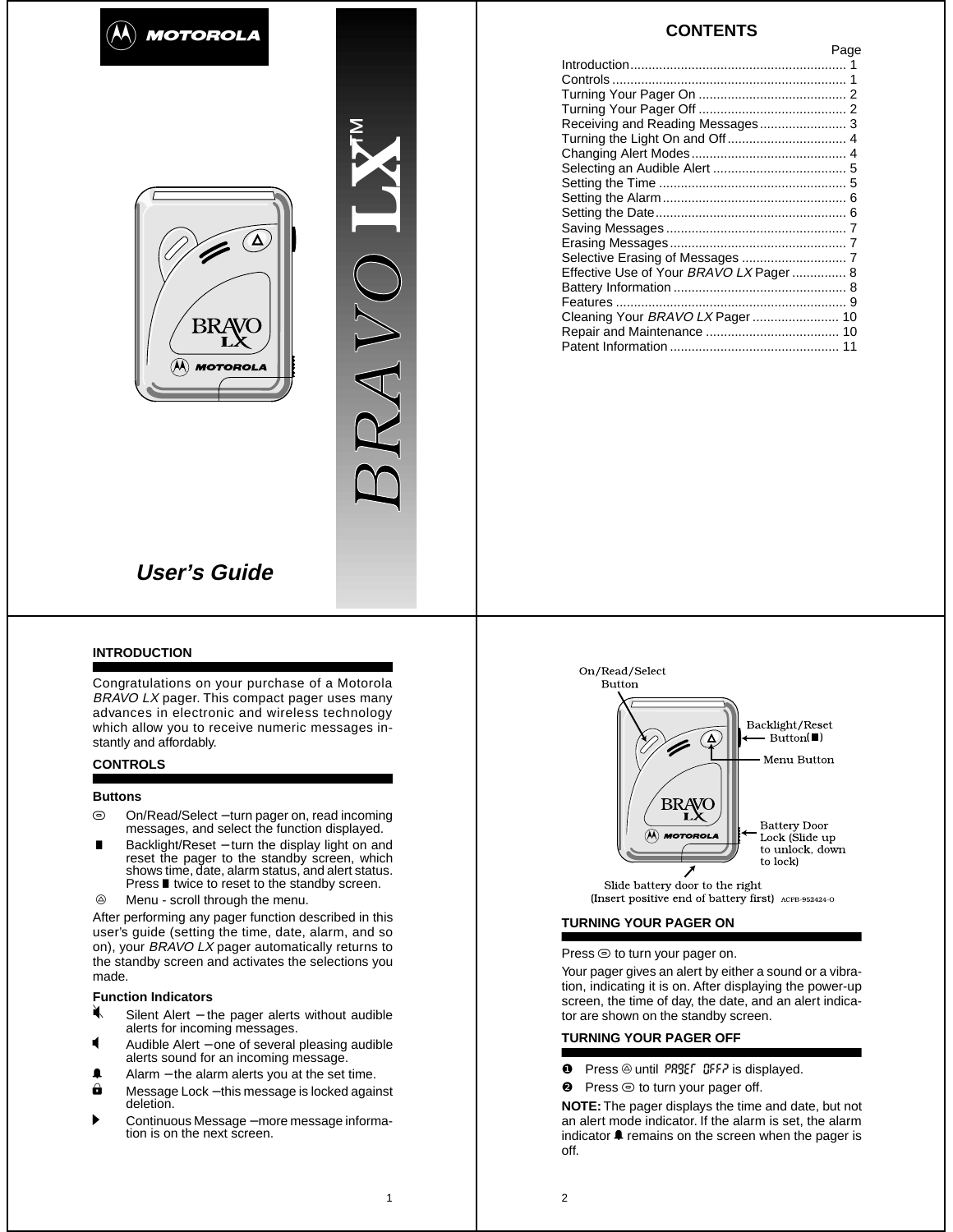### **RECEIVING AND READING MESSAGES**

Your BRAVO LX pager can receive up to sixteen 20character messages. When a message is received, the pager alerts for eight seconds.

- **O** Press any button to stop the alert.
- $\bullet$  Press  $\odot$  to display the message.
- <sup>**❸**</sup> Press twice while reading your message to return to the standby screen.

Messages longer than 12 characters display on a second screen, indicated by the  $\blacktriangleright$  symbol. Press  $\textcircled{\small{\circ}}$ to display the second screen. The second screen is displayed automatically after one minute, even if  $\odot$  is not pressed.

The last screen of your message displays the message slot number and the time received.

If a message is not read, the pager gives a reminder alert every two minutes and the screen displays the number of unread messages (i.e., 1 Page, 2 Pages) until all messages are read.

If the pager receives more messages than its available memory can hold, the new message replaces the oldest read, unlocked message.

An overflow condition occurs when all message slots are filled with unread messages and a new message is received. Upon receipt of a message, while the pager is in the overflow condition, the oldest unread message is discarded. In this mode, the overflow indicator replaces the default idle display with **CLIEFFLOW.** Messages must be read and erased to clear the overflow display.

- 3
- $\bullet$  If  $5ILERI$   $\geq$  is displayed, the pager is in "Audible" mode. Press  $\odot$  to change to "Silent" mode. The pager vibrates.

For your pager to vibrate when a message is received, it must be in "Silent" mode.

# **SELECTING AN AUDIBLE ALERT**

- **O** Press  $\circledcirc$  until  $5E^T$   $RLE^T$   $\bar{r}$  is displayed.
- ❷ Press W. The current alert number is displayed, for example:  $FLEFT = 3$ , and the pager gives a sample of the alert tone.
- ❸ Press Xuntil the desired alert type is displayed. As each alert number is displayed, the pager gives a sample of the alert tone.
- $\bullet$  Press  $\odot$  to select the alert number, set the alert tone to be used, and return to the standby screen. When messages are received, your pager gives the selected alert only when in the audible mode  $\P$ .

# **SETTING THE TIME**

- **O** Press  $\circledcirc$  until  $5E^T$   $\overline{t}$   $\overline{t}$   $\overline{t}$   $\overline{r}$  is displayed.
- $\bullet$  Press  $\odot$  to set the time. The hour flashes.
- $\bullet$  Press  $\circledcirc$  to change the hour. Press  $\circledcirc$  to switch to the minutes. The first digit of the minutes flashes.
- $\bullet$  Press  $\circledcirc$  to change the first minute digit. Press  $\circledcirc$ to switch to the second digit. The second digit of the minutes flashes.
- ❺ Press Xto change the second minute digit. Press  $\odot$  to switch to AM/PM. The  $R$  or  $P$  flashes.
- $\bullet$  Press  $\circledcirc$  to change AM/PM.



#### $\bullet$  Press **I** to turn the light on.

To turn the light off, press  $\blacksquare$  again. The light turns off automatically two seconds after returning to the standby screen.

### **CHANGING ALERT MODES**

- Press @. Either 5ILENT P or RUdIO P is displayed, depending on the current mode.
- If  $B \cup B \cup C$  ? is displayed, the pager is in "Silent" mode. Press  $\odot$  to change to "Audible" mode. The pager chirps.
- 4
	- Press  $\odot$  to display the 12/24 hour screen.
	- $\bullet$  Press  $\circledcirc$  to change the 12/24 hour mode.
	- Press twice to return to the standby screen.

# **SETTING THE ALARM**

- **O** Press  $\circledcirc$  until  $5E^T$   $R^T R^T R$   $\geq$  is displayed.
- Press  $\odot$  to select the alarm on/off sequence.  $\Box$ or CFF flashes.
- Press  $\circledcirc$  to turn the alarm on or off. Press  $\circledcirc$  to switch to the hours. The hour flashes.
- $\bullet$  Press  $\circledcirc$  to change the hour. Press  $\circledcirc$  to switch to the minutes. The first digit of the minutes flashes.
- Press  $\circledcirc$  to change the first minute digit. Press  $\circledcirc$ to switch to the second digit. The second digit of the minutes flashes.
- $\bullet$  Press  $\circledcirc$  to change the second minute digit. Press  $\odot$  to switch to AM/PM. The  $R$  or  $P$  flashes.
- **<sup>●</sup>** Press <sup>◎</sup> to change AM/PM.
- **☉** Press twice to return to the standby screen.

Note: Steps 6 and 7 apply when in the 12 hour mode. The symbol  $\triangleq$  is displayed when the alarm is turned on. The pager vibrates or gives a 20-second alert and  $RLRFR$  is displayed at the selected time.

If set, the alarm activates even when the pager is off. Press any button to stop the alarm alert.

#### **SETTING THE DATE**

- Press  $\circledcirc$  until  $5E$ :  $d$ RTE  $r^2$  is displayed.
- $Press \odot$  The month flashes.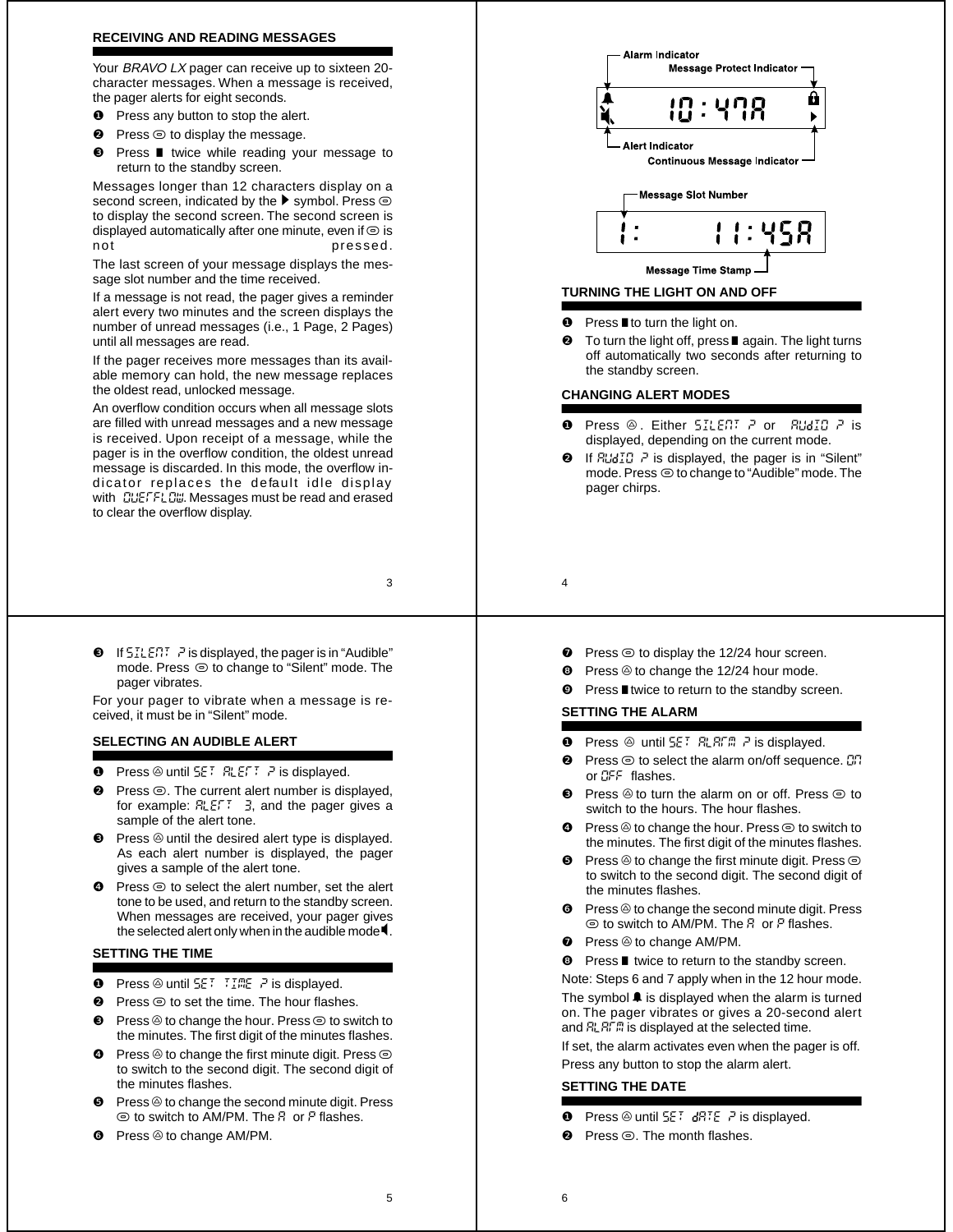- **8** Press  $\circledcirc$  until the desired month is displayed. Press  $\odot$  to switch to the day. The day flashes.
- ❹ Press Xuntil the desired day is displayed. Press  $\odot$  to repeat setting the date, if needed.
- **☉** Press twice to return to the standby screen.

# **SAVING MESSAGES**

- $\bullet$  To save a message, press  $\circledcirc$  while reading your message. The prompt  $P \cap C \subset \mathbb{R}$  ? is displayed.
- $\bullet$  Press  $\odot$  to protect the message. The symbol  $\bullet$ indicates that your message is saved.
- **<sup>3</sup>** Press  $\circledcirc$  while reading the saved message to remove the protection. The prompt unprotect ? is displayed.
- **■** Press  $\textcircled{}$  to remove the protection. The symbol **a** is removed from the screen.

Saved messages cannot be erased or overwritten by new messages when memory is full. You can save up to eight messages.

# **ERASING MESSAGES**

- **O** Press  $\circledcirc$  until EFRSE RLLP is displayed.
- <sup>●</sup> Press <sup>◎</sup>. Your read, unprotected messages are erased. The pager returns to the standby screen.

The  $ESTASE$   $RLL$  prompt is displayed only if there are read messages in memory.

### **SELECTIVE ERASING OF MESSAGES**

**O** Press  $\circledcirc$  twice while reading a message and the dELETE  $\vec{r}$  prompt is displayed.

7

### **FEATURES**

**Backlight:** In low-light conditions, the backlight makes the screen easy to read.

**Duplicate Messages:** If the same message is received more than once,  $d \mathcal{U} \mathbb{P} L \mathbb{I} \mathbb{C} H \mathbb{I} \mathbb{E}$  is displayed at the beginning of the latest message. This message contains the latest timestamp and prevents a repeated message from taking an extra memory slot.

**Low Battery Indicator:** When battery power reaches low levels,  $L\ddot{U}$   $EEL$  is displayed, prompting you to change the battery. All pager alerts change to two seconds in length.

**Message Erase:** Messages can be erased all at once or selectively at your choice to free space in memory.

**Memory Retention:** All messages remain in memory, even when the pager is off and while the battery is being replaced.

**Memory Capacity:** The BRAVO LX pager can store up to sixteen 20-character messages, for a total of 320 characters.

**Message Protect:** You can protect up to eight messages stored in the pager memory.

**Overflow: <b>BUEFFLB**W is displayed when more unread messages are received than the available message memory can hold. After you read all of your unread messages, the standby screen is displayed.

**Automatic Alert Reset:** The pager alerts automatically stop, even if no buttons are pressed.

**Personal Alarm:** This alarm can be set to alert you. The alarm works even when the pager is off.

 $Press \circledcirc$  to delete the message and return to the standby screen.

Only unprotected messages can be deleted.

# **EFFECTIVE USE OF YOUR BRAVO LX PAGER**

**@** Press<br>standk<br>Only unproximated Standard Windows EFFECTIV<br>Your *BRA*I with every<br>care provivious mail.<br>cian, and demergencic Give your relates to as<br>they call you have<br>intered by the phone. They where the phone of lar c Your BRAVO LX pager can help you keep in contact with everyone important to you. . . children or child care providers, business office, data services, and voice mail. Be sure that your children's school, physician, and friends have the number to contact you in emergencies.

Give your pager number to family, friends, and associates to assure contact at any time, any place. When they call your pager number, they enter the number where they can be reached on a tone-type telephone. This number is then displayed on your BRAVO LX pager.

If you have a cellular phone, give your pager number instead of your cellular number. Then you can decide whom to call back, without paying for incoming cellular calls. Your BRAVO LX pager can help reduce your monthly cellular phone bill!

#### **BATTERY INFORMATION**

Your BRAVO LX pager is designed to operate with an AAA-size alkaline battery. See diagram on page 2 for the battery door location. If detached from the pager, the hinged battery door can be easily snapped back into place.

8

**Reminder Alert:** The pager chirps or vibrates every two minutes until you read all unread messages.

**Standby Screen:** The standby screen displays the time of day/date and the indicators.

**Time of Day and Day/Month:** The time of day and the date display whether the pager is on or off.

**Timestamp:** The time of day a message is received is displayed on the last screen of each message.

**User Selectable Audible Alerts:** A selection of five alert tones gives you a choice of message alerts heard when you are paged in the audible alert mode 4.

# **CLEANING YOUR BRAVO LX PAGER**

To clean the pager housing, use a soft, nonabrasive cloth moistened in a mild soap and water solution. Wipe the surface using a second cloth moistened in clean water. **Do not place in water. Do not use alcohol or other cleaning solutions.**

### **REPAIR AND MAINTENANCE**

Your BRAVO LX pager, properly handled, is capable of many years of trouble-free service. However, if service is required, Motorola's Service Organization, staffed with specially trained technicians, offers conveniently located repair and maintenance facilities throughout the country. Please contact your paging service representative or a Motorola sales office for more information.